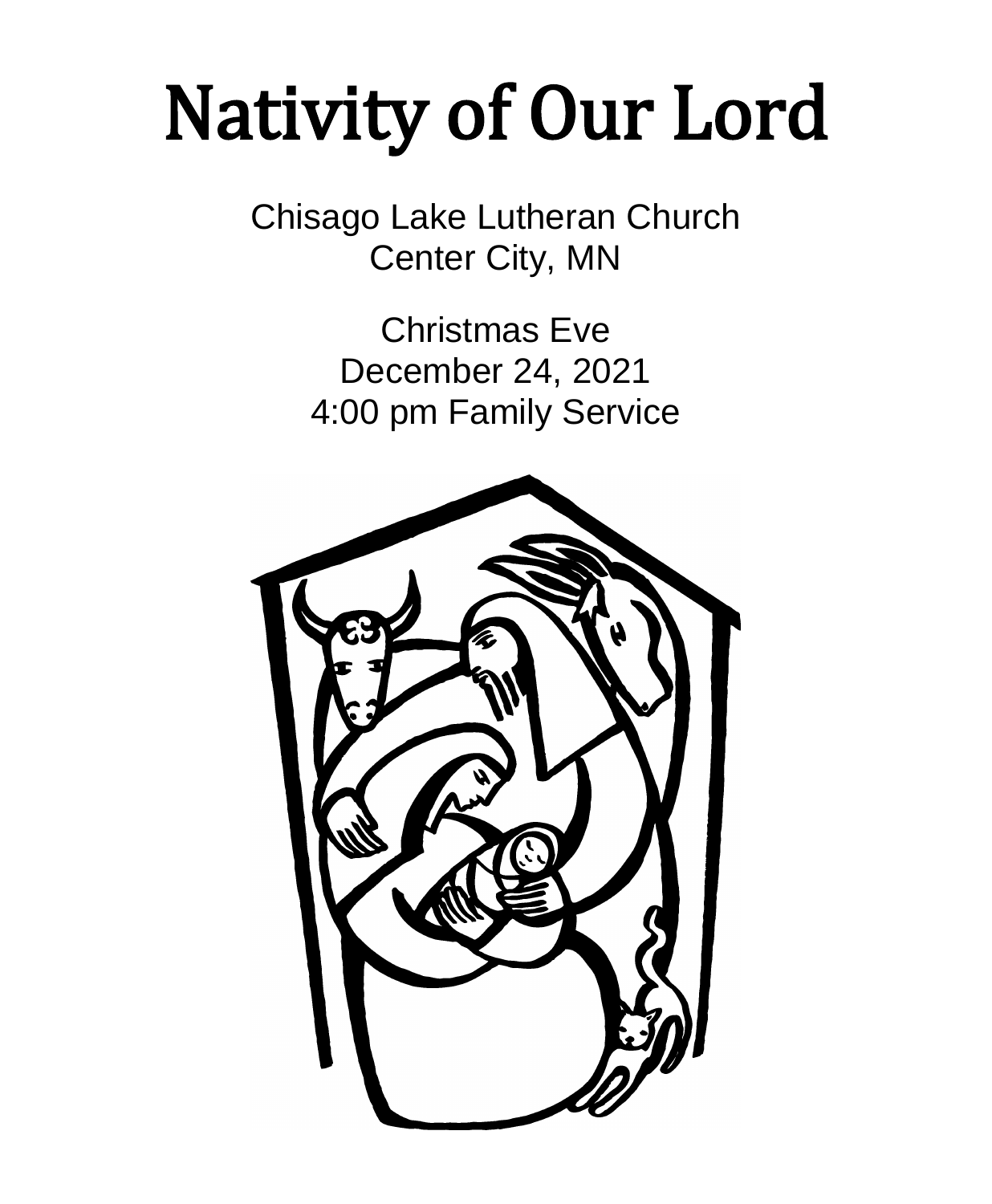# **WELCOME TO CHISAGO LAKE LUTHERAN CHURCH**

Merry Christmas! We are so glad you have joined us for worship this night. Together, we celebrate the birth of Jesus, the Savior for whom we have been waiting in the season of Advent. May your Christmas season be filled with hope, peace, and the joy of God's son born in Bethlehem.

The order of worship is printed in the bulletin. Any page numbers that are listed can be found in the red ELW hymnal in the pew in front of you. All bold font is spoken by the congregation, the regular by the worship leader. We invite you to sign our guest book at the front entrance. There are restrooms located on each level of our building.

| <b>PRELUDE</b>                                                                                                                                                                                                                                                                                                                                                                                                                                                                                                                                                                                                                                                                                                                                                                                                                                                                                                                                                    | "The Call of Christmas"   | <b>Rod Strenke</b>   |
|-------------------------------------------------------------------------------------------------------------------------------------------------------------------------------------------------------------------------------------------------------------------------------------------------------------------------------------------------------------------------------------------------------------------------------------------------------------------------------------------------------------------------------------------------------------------------------------------------------------------------------------------------------------------------------------------------------------------------------------------------------------------------------------------------------------------------------------------------------------------------------------------------------------------------------------------------------------------|---------------------------|----------------------|
| <b>WORDS OF WELCOME</b>                                                                                                                                                                                                                                                                                                                                                                                                                                                                                                                                                                                                                                                                                                                                                                                                                                                                                                                                           |                           |                      |
| <b>GATHERING HYMN</b>                                                                                                                                                                                                                                                                                                                                                                                                                                                                                                                                                                                                                                                                                                                                                                                                                                                                                                                                             | "O Come, All Ye Faithful" | Hymn #283, Vv. 1,3,4 |
| <b>LIGHTING THE CHRISTMAS CANDLE</b><br><sup>2</sup> The people who walked in darkness<br>have seen a great light;<br>those who lived in a land of deep darkness-<br>on them light has shined.<br><sup>3</sup> You have multiplied the nation,<br>you have increased its joy;<br>they rejoice before you<br>as with joy at the harvest,<br>as people exult when dividing plunder.<br><sup>4</sup> For the yoke of their burden,<br>and the bar across their shoulders,<br>the rod of their oppressor,<br>you have broken as on the day of Midian.<br><sup>5</sup> For all the boots of the tramping warriors<br>and all the garments rolled in blood<br>shall be burned as fuel for the fire.<br><sup>6</sup> For a child has been born for us,<br>a son given to us;<br>authority rests upon his shoulders;<br>and he is named<br>Wonderful Counselor, Mighty God,<br>Everlasting Father, Prince of Peace.<br><sup>7</sup> His authority shall grow continually, |                           | Isaiah 9:2-7         |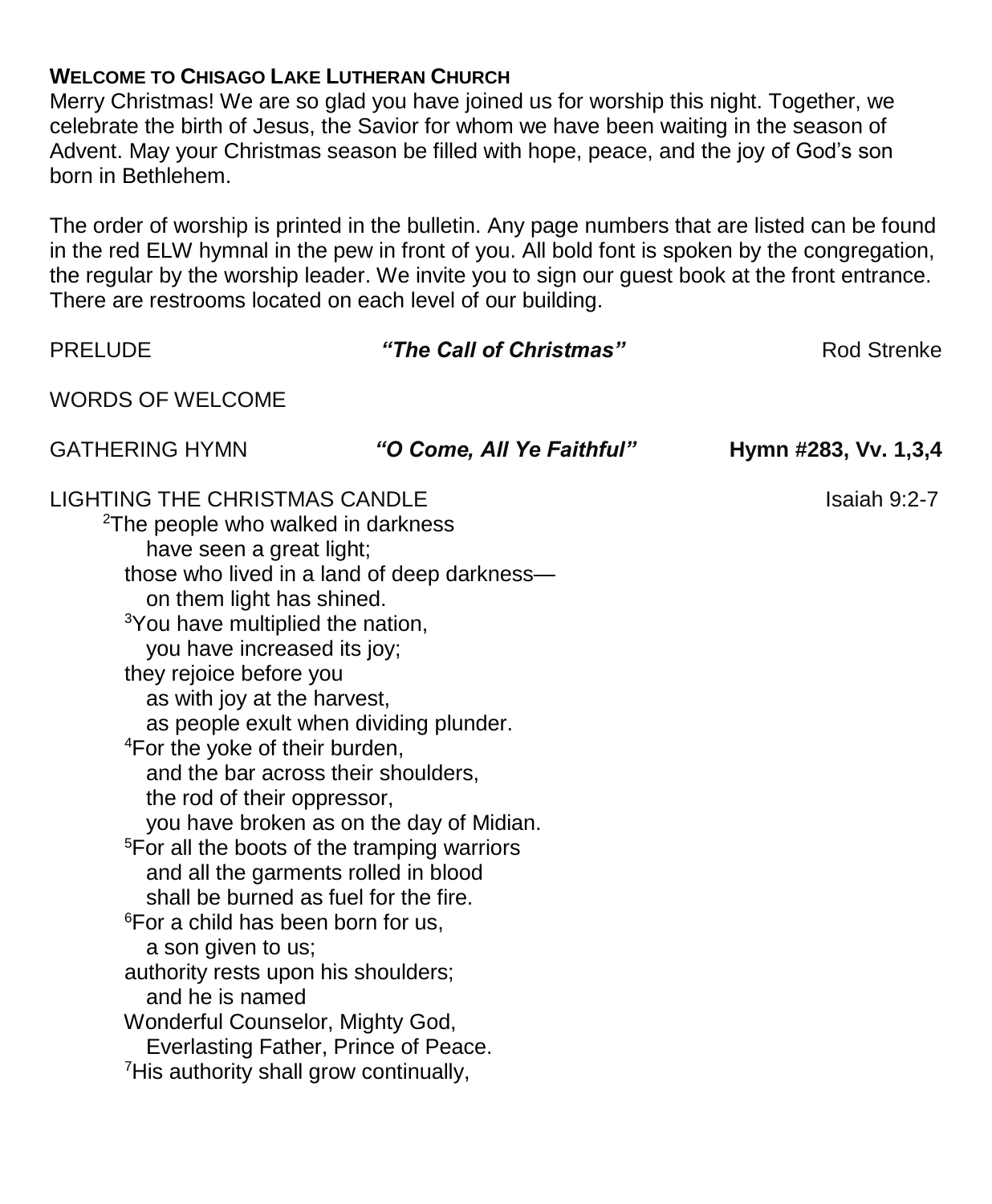and there shall be endless peace for the throne of David and his kingdom. He will establish and uphold it with justice and with righteousness from this time onward and forevermore. The zeal of the LORD of hosts will do this.

SONG OF PRAISE *"The First Noel"* **Hymn #300, Vv. 1,2,5**

# READING (Leader/**Congregation**) **Properties and Properties and Properties and Properties and Properties and Properties and Properties and Properties and Properties and Properties and Properties and Properties and Propertie**

L: O sing to the LORD a new song; sing to the LORD, all the earth.

# **C: Sing to the LORD, bless his name; tell of his salvation from day to day.**

L: Declare his glory among the nations, his marvelous works among all the peoples.

# **C: For great is the LORD, and greatly to be praised; he is to be revered above all gods.**

L: For all the gods of the peoples are idols, but the LORD made the heavens.

# **C: Honor and majesty are before him; strength and beauty are in his sanctuary.**

L: Ascribe to the LORD, O families of the peoples, ascribe to the LORD glory and strength.

# **C: Ascribe to the LORD the glory due his name; bring an offering, and come into his courts.**

L: Worship the LORD in holy splendor; tremble before him, all the earth.

# **C: Say among the nations, "The LORD is king! The world is firmly established; it shall never be moved. He will judge the peoples with equity."**

L: Let the heavens be glad, and let the earth rejoice; let the sea roar, and all that fills it;

# **C: let the field exult, and everything in it. Then shall all the trees of the forest sing for joy**

L: before the LORD; for he is coming, for he is coming to judge the earth. He will judge the world with righteousness, and the peoples with his truth.

The word of the Lord. **Thanks be to God.**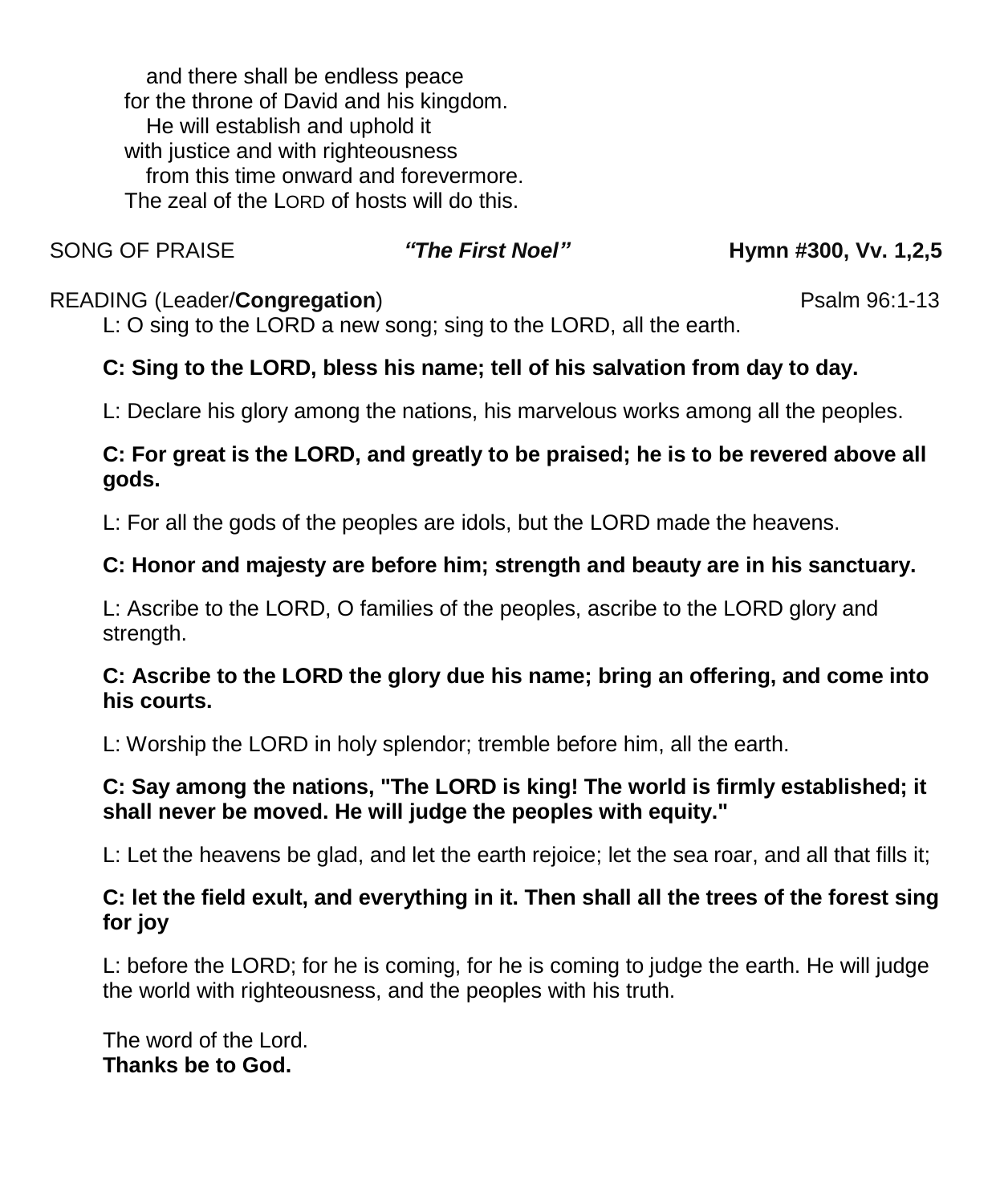## ALLELUIA (sung)

**Alleluia. Lord, to whom shall we go? You have the words of eternal life. Alleluia.**

#### THE GOSPEL **THE GOSPE**

<sup>1</sup>In those days a decree went out from Emperor Augustus that all the world should be registered. <sup>2</sup>This was the first registration and was taken while Quirinius was governor of Syria. <sup>3</sup>All went to their own towns to be registered. <sup>4</sup> Joseph also went from the town of Nazareth in Galilee to Judea, to the city of David called Bethlehem, because he was descended from the house and family of David.<sup>5</sup>He went to be registered with Mary, to whom he was engaged and who was expecting a child. <sup>6</sup>While they were there, the time came for her to deliver her child. <sup>7</sup>And she gave birth to her firstborn son and wrapped him in bands of cloth, and laid him in a manger, because there was no place for them in the inn.

<sup>8</sup>In that region there were shepherds living in the fields, keeping watch over their flock by night. <sup>9</sup>Then an angel of the Lord stood before them, and the glory of the Lord shone around them, and they were terrified. <sup>10</sup>But the angel said to them, "Do not be afraid; for see—I am bringing you good news of great joy for all the people:  $11$ to you is born this day in the city of David a Savior, who is the Messiah, the Lord. <sup>12</sup>This will be a sign for you: you will find a child wrapped in bands of cloth and lying in a manger." <sup>13</sup>And suddenly there was with the angel a multitude of the heavenly host, praising God and saying,

<sup>14"</sup>Glory to God in the highest heaven,

and on earth peace among those whom he favors!"

<sup>15</sup>When the angels had left them and gone into heaven, the shepherds said to one another, "Let us go now to Bethlehem and see this thing that has taken place, which the Lord has made known to us." <sup>16</sup>So they went with haste and found Mary and Joseph, and the child lying in the manger. <sup>17</sup>When they saw this, they made known what had been told them about this child;  $18$  and all who heard it were amazed at what the shepherds told them. <sup>19</sup>But Mary treasured all these words and pondered them in her heart. <sup>20</sup>The shepherds returned, glorifying and praising God for all they had heard and seen, as it had been told them.

#### RESPONSE:

The gospel of the Lord **Praise to you, O Christ.**

HYMN *"Angels We Have Heard On High"* **Hymn #289, Vv. 1-3**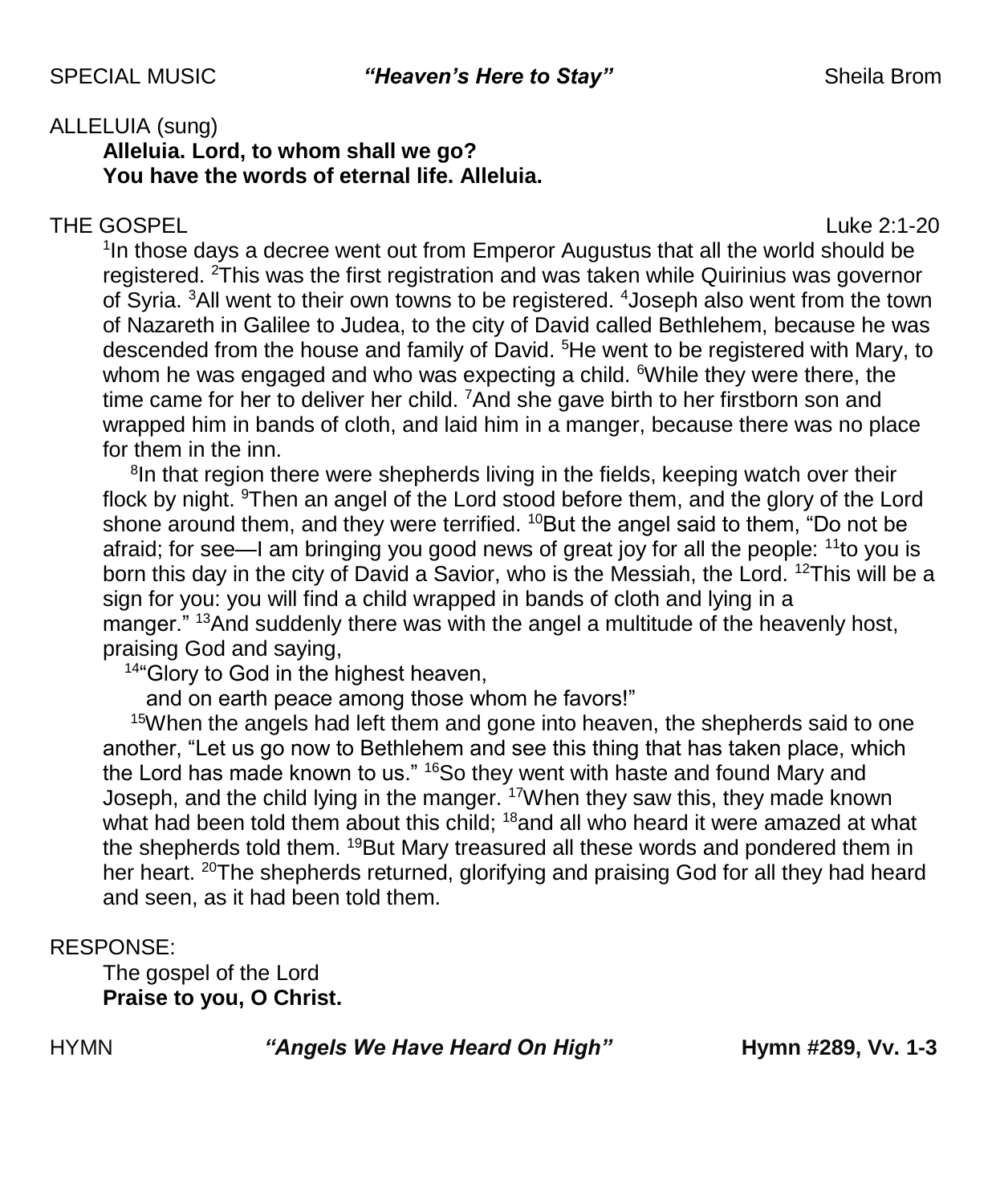CHILDREN'S WORD **Stacy Johnson** Stacy Johnson

SERMON **Pastor Steve Cruys Pastor Steve Cruys Pastor Steve Cruys** 

HYMN *"Hark! The Herald Angels Sing"* **Hymn #270, Vv. 1-3**

CHRISTMAS PRAYER INTERCESSORY

SHARING THE PEACE

**OFFFRING** 

*You are invited to give to Chisago Lake Lutheran online at: <https://www.chisagolakelutheran.org/online-giving.html>*

*You can also send your offering to the church: 1 Summit Ave, PO Box 175 Center City, MN 55012*

SPECIAL MUSIC *"Christmas Angels"* Barb Sparish & Julie Riemer

OFFERING PRAYER

Jesus, Bread of life, you have set this table with your very self, and called us to the feast of plenty. Gather what has been sown among us, and strengthen us in this meal. Make us to be what we receive here, your body for the life of the world. **Amen.**

THANKSGIVING AT THE TABLE

The Lord be with you. **And also with you.** Lift up your hearts. **We lift them to the Lord.** Let us give thanks to the Lord our God. **It is right to give God thanks and praise.**

WORDS OF INSTITUTION

THE LORD'S PRAYER

**Our Father, who art in heaven, hallowed be thy name, thy kingdom come, thy will be done, on earth as it is in heaven. Give us this day our daily bread; and forgive us our trespasses,**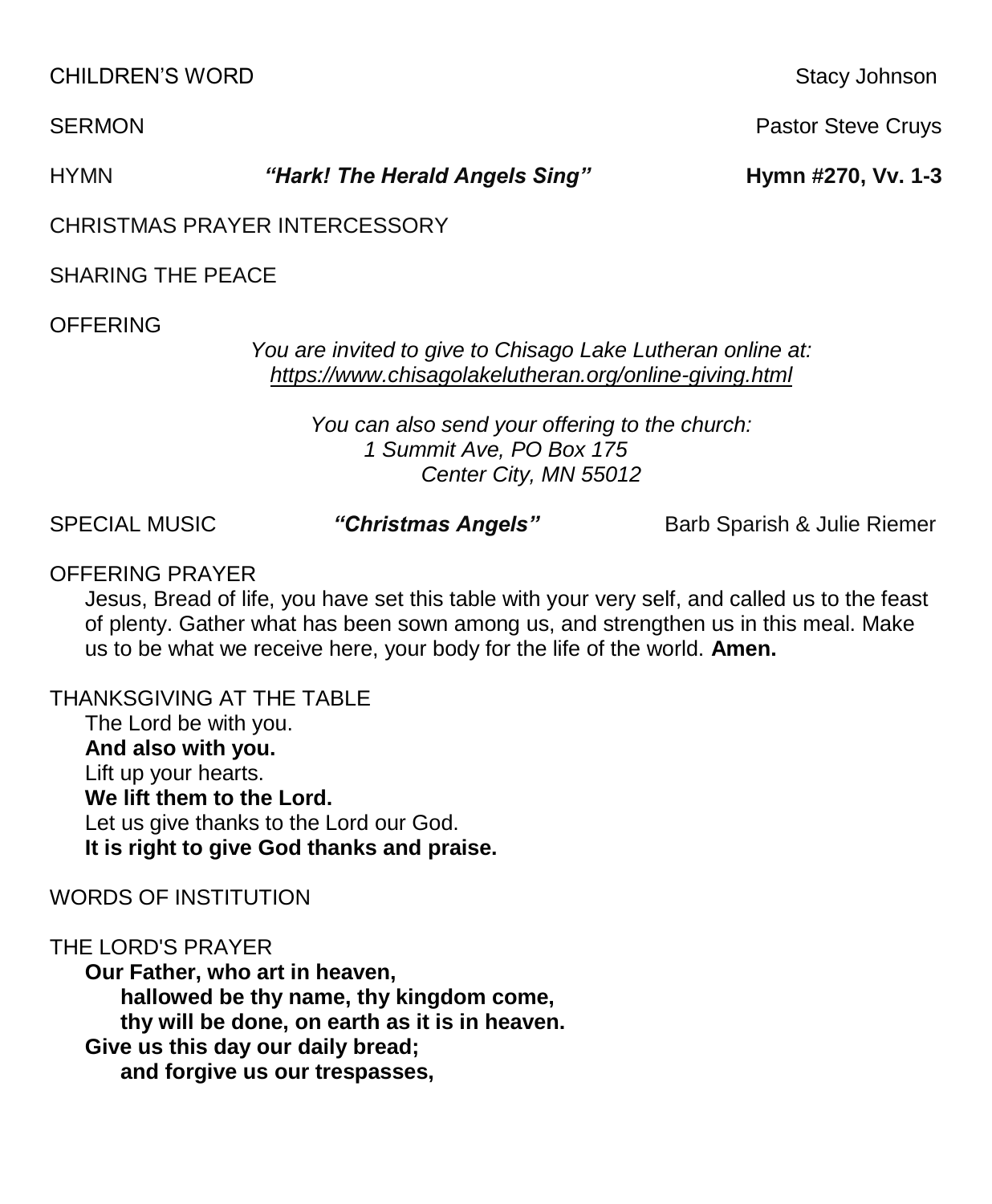**as we forgive those who trespass against us; and lead us not into temptation, but deliver us from evil. For thine is the kingdom, and the power, and the glory, forever and ever. Amen.**

#### **Distribution**

*You are invited to share the bread and the wine using the individually wrapped wafers and grape juice. Please discard the cups as you leave the sanctuary.*

SPECIAL MUSIC *"A Babe Is Born"* Tree of Life Chorus

## COMMUNION PRAYER

Jesus, Bread of life, we have received from your table more than we could ever ask. As you have nourished us in this meal, now strengthen us to love the world with your own life. In your name we pray. **Amen**

LIGHTING OF THE CANDLES/SPECIAL MUSIC *"O Holy Night"* Cole Riemer

*Please be careful when lighting candles. Keep lit candles upright when passing the light to another. Hold the unlit candle over the lit candle. You may extinguish candles right after singing Silent Night.*

HYMN *"Silent Night, Holy Night!"* (V. 1 Tree of Life, Vv. 2-3 Congregation)**Hymn #281** 

- Vs.1 Silent Night, holy night! All is calm, all is bright. Round yon virgin mother and child. Holy Infant so tender and mild. Sleep in heavenly peace, Sleep in heavenly peace.
- Vs.2 Silent night, holy night! Shepherds quake at the sight; Glories stream from heaven a far, Heav'nly hosts sing Alleluia Christ the Savior is born! Christ the Savior is born!
- Vs.3 Silent Night, holy night! Son of God, love's pure light. Radiant beams from your holy face, with the dawn of redeeming grace, Jesus, Lord, at your birth, Jesus, Lord, at your birth. *(Please extinguish candles now)*

| <b>HYMNS</b> | "O Little Town of Bethlehem" | V.1 |
|--------------|------------------------------|-----|
|              | "Away In A Manger"           | V 1 |
|              | "What Child Is This"         | V 1 |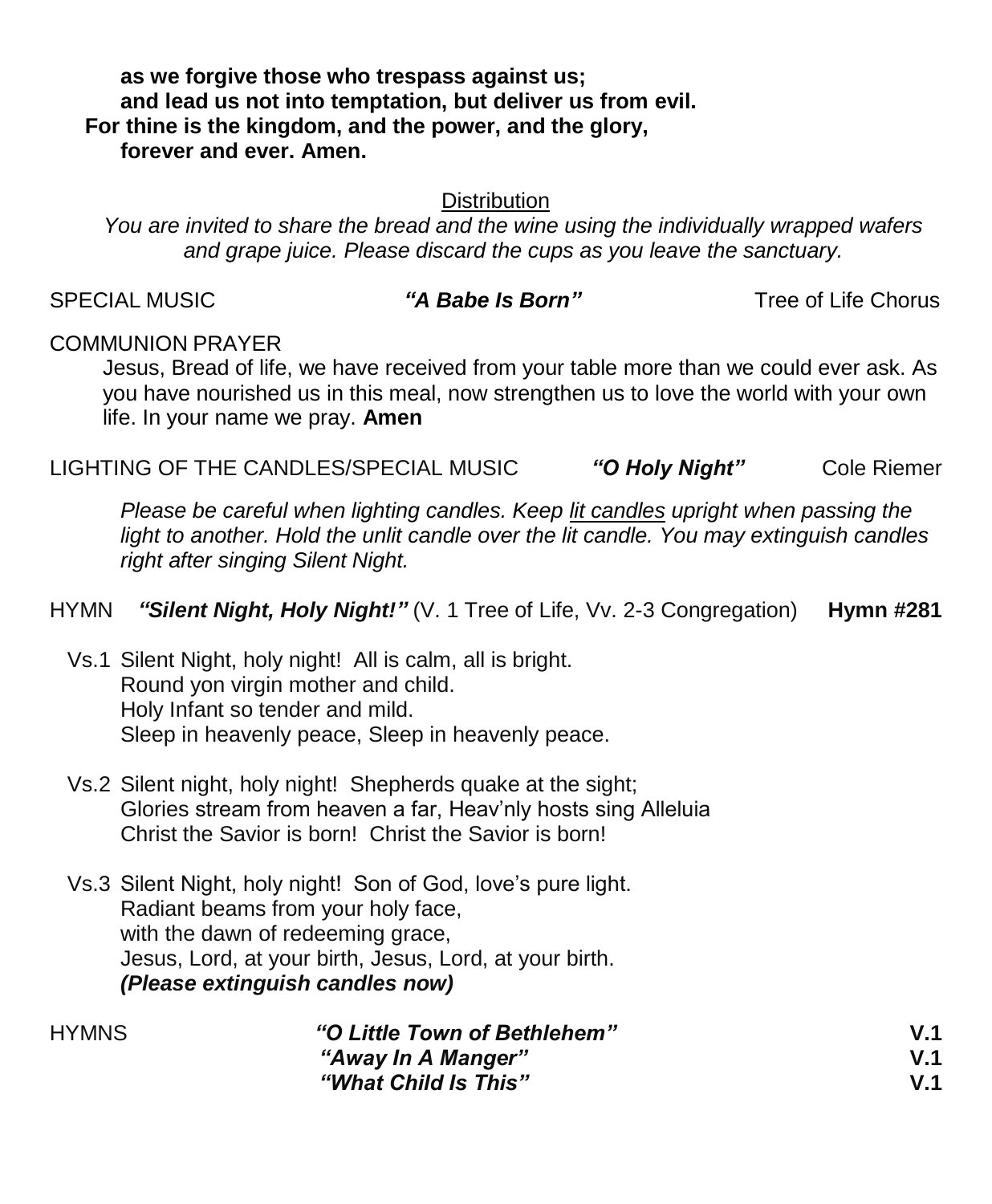#### BLESSING

The blessing of God, who provides for us, feeds us, and journeys with us,  $\pm$  be upon you now and forever. **Amen.**

**DISMISSAL** 

Go in peace. You are the body of Christ. **Thanks be to God.**

CLOSING HYMN *"Joy to the World"* **Hymn #267, Vv. 1,3,4**

Join us for a service of

**Lessons & Carols**

Sunday, December 26 9:00 AM

*Holiday Office Hours: December 27 – Closed December 30 from 9 am to 1 pm January 3 – Closed*



1 Summit Avenue Center City, MN 55012 (651) 257-6300 [www.chisagolakelutheran.org](http://www.chisagolakelutheran.org/) **ELCA**